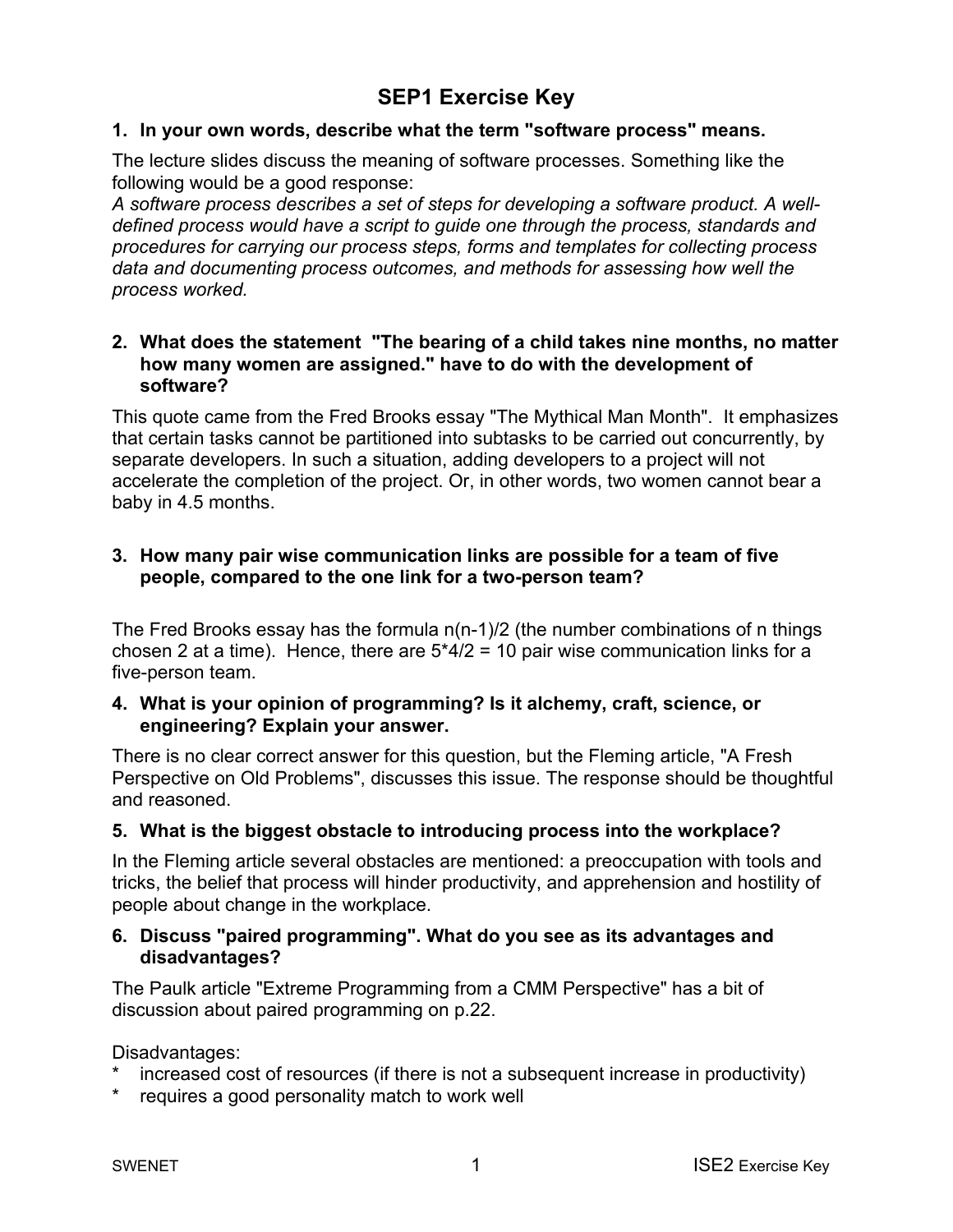Advantages:

- close collaboration can improve problem solving
- \* close collaboration can improve product quality, reducing future maintenance costs
- can lead to faster development (needed for competitive edge in certain marketdriven technologies)

# **7. Give the statement "Poor customers result in poor systems", what can/should a developer do if she has a "poor customer"?**

The statement is a quote from the Highsmith and Cockburn article , "Agile Development: The Business of Innovation". There is not much in the reading to help answer this question, so this is more of an open thought question. The following would be a good response:

*The answer depends on the type of system and the development environment. One*  approach would be to decide not to develop the product. Another would be to try to *negotiate one or more of the following:* 

- \* *Educate the customer about the development process and the customer input and involvement required.*
- \* *Secure a new, better customer representative.*
- \* *Spend more effort on requirements elicitation (market/competitor research, interviewing users, studying the existing system).*
- \* *Require regular customer involvement and review for each development phase.*
- \* *Secure a firm, contractual agreement about the product requirements and the procedure for change in requirements.*

# **8. Give an example of the sort of software system for which it might be appropriate to use a highly structured CMM-type process. Give an example of a system for which an agile process like XP would be more appropriate.**

The Paulk and Highsmith articles argue the CMM-type processes are most appropriate for large projects with severe reliability requirements, especially for life-critical systems. XP (and other agile processes) are most applicable to turbulent high-change environments.

Example CCM-type process: software for the Joint Strike Fighter Example XP process: software for the latest and greatest interactive web conferencing system

# **9. When AIS (Advanced Information Services) introduced the PSP into their organization, what was the affect on the quality of they software produced?**

Before PSP training engineers had 0.76 defects/KLOC and after training they had 0.17 defects/KLOC. Modules developed by PSP trained engineers had significantly fewer acceptance test and usage defects than those developed by non-PSP trained engineers.